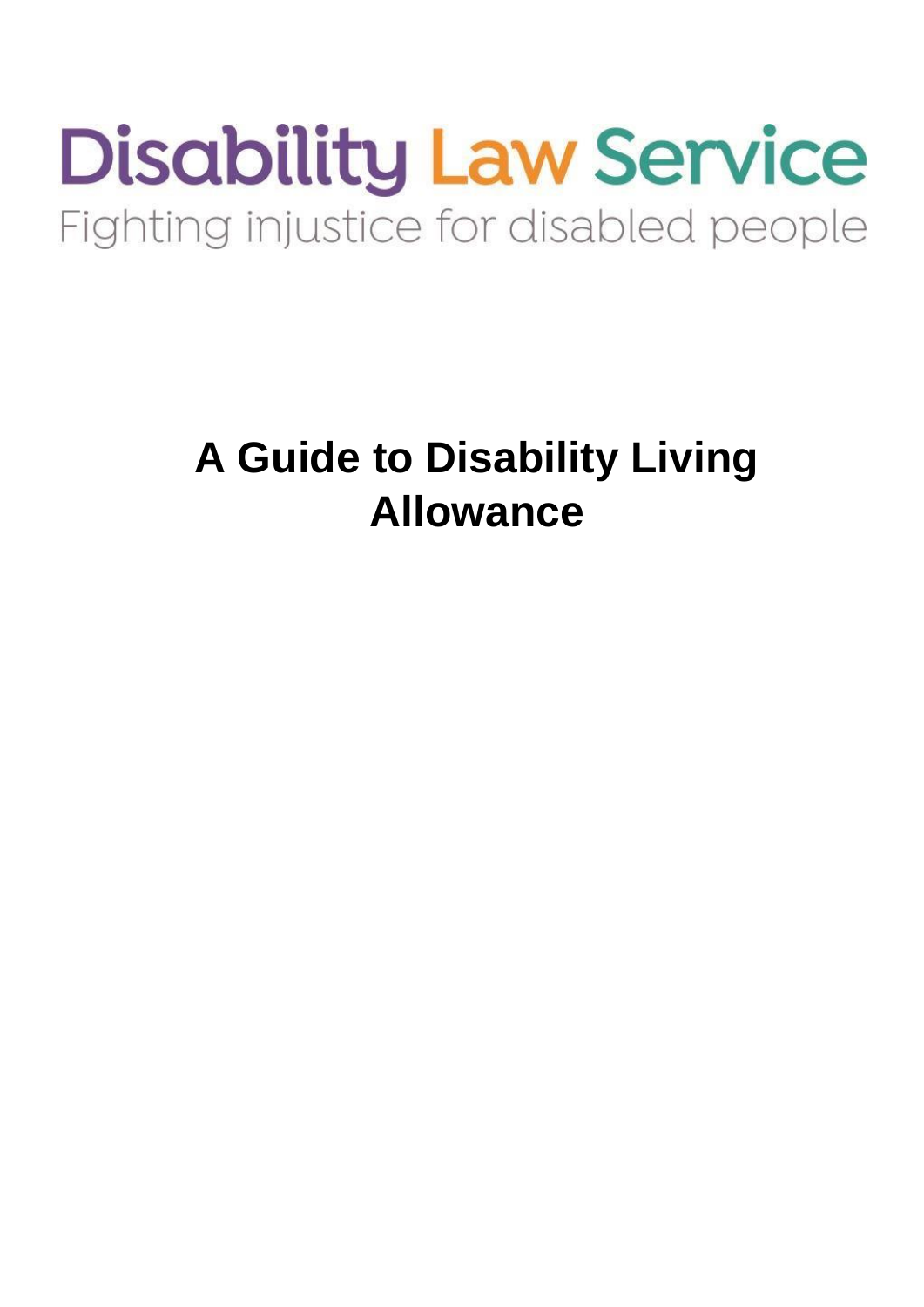## **Contents**



Fighting injustice for disabled people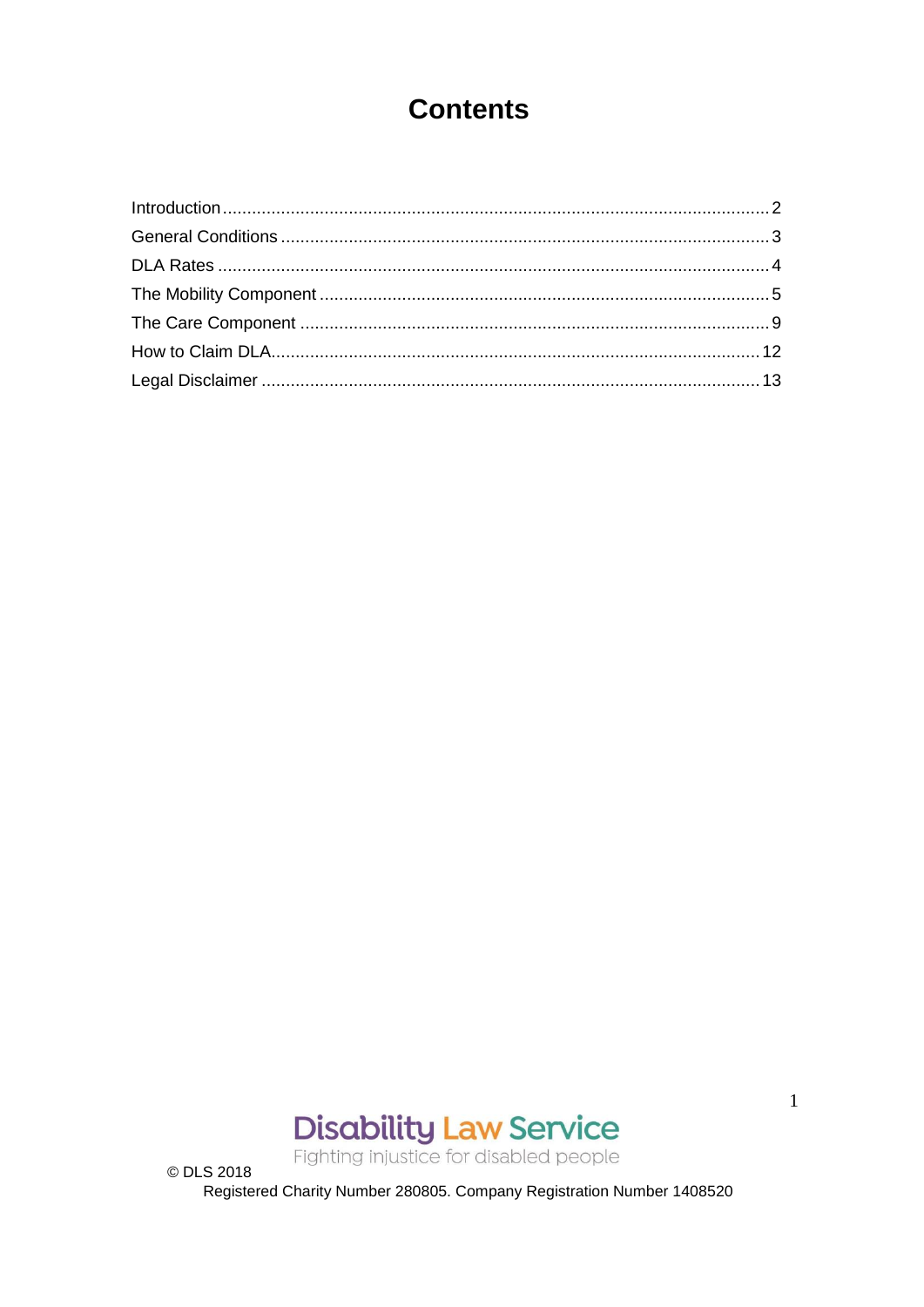## **Introduction**

<span id="page-2-0"></span>This factsheet has been created to provide you with helpful information should you decide to apply for Disability Living Allowance (DLA) for your child.

DLA is available to children with disabilities to help them get about and/or with their care needs. It is a non-means tested benefit for children up to the age of 16. This means that your child is entitled to it regardless of your income.

DLA has two components, which are paid at different rates depending on the level of need.

Note: For new DLA claims, **it is now only available to children under 16** (although, it was previously available to adults who claimed before June 2013).

In this factsheet, we will cover the main points you should be aware of when claiming DLA:

- General Conditions;
- DLA Rates;
- The Mobility Component: Who is Eligible; The Care Component: Who is Eligible; **and**
- How to Claim DLA.

© DLS 2018



Fighting injustice for disabled people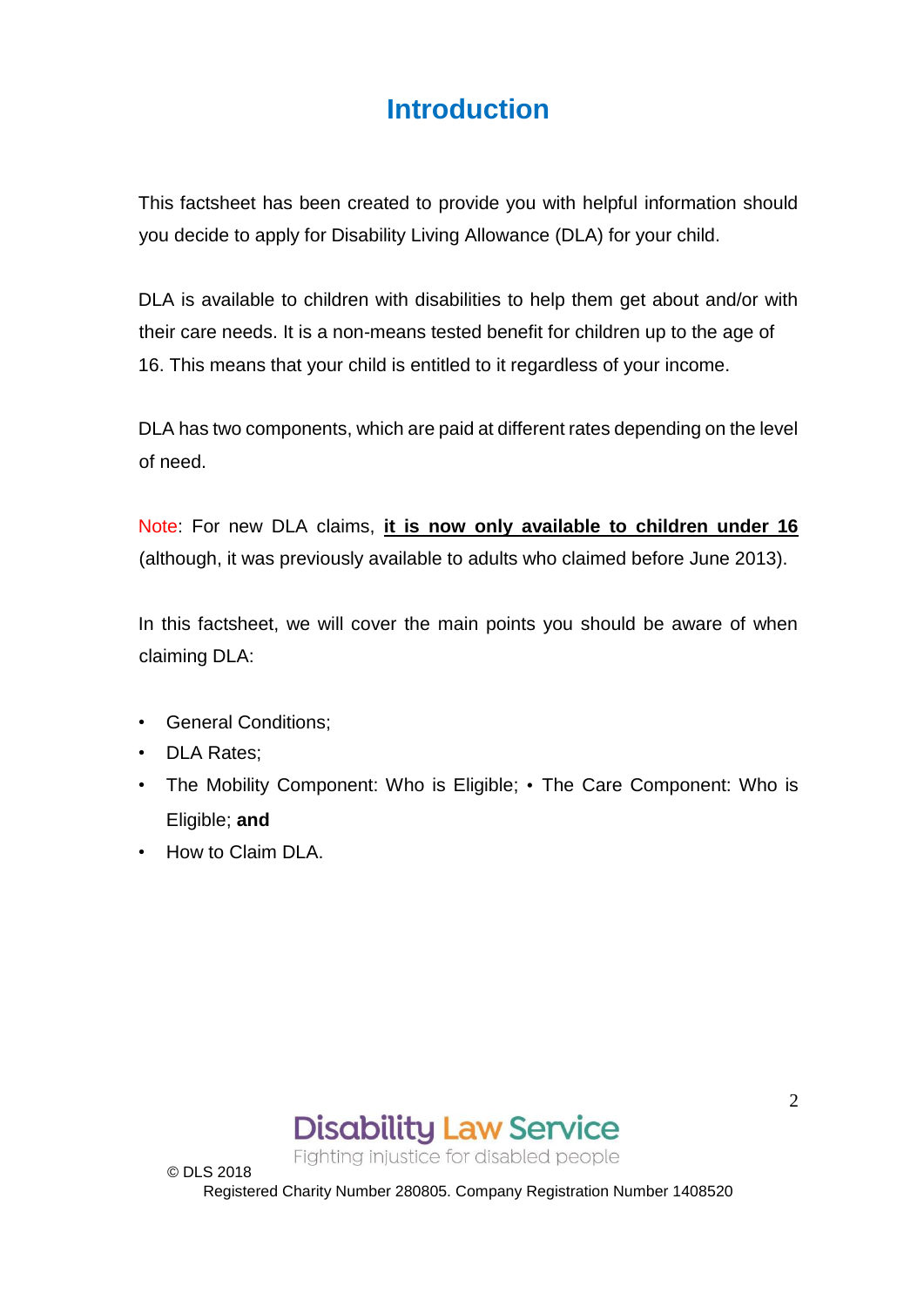## **General Conditions**

<span id="page-3-0"></span>DLA has two components (or parts): the **Care Component** and the **Mobility Component.** Each component has its own eligibility criteria.

However, before we get to that, your child will need to meet two important requirements in order to be eligible for DLA at all: **Age** and **Residence**.

#### **Age and Residence Test**

To qualify for DLA, you must be:

- Habitually resident in the UK (which means you have a right to reside in the UK, or you intend to settle in the UK);
- Not subject to immigration control; **and**
- Have been present in the UK for at least 104 weeks in the last 156 weeks.

For babies under six months old there is a 13 week 'presence test' that applies until the baby's first birthday.

The 'presence in the UK' test does not apply to terminally ill persons.

#### **Time Requirements**

DLA has **a further time requirement,** which looks at how long your child has had their care or mobility need(s). To be eligible, your child must:

**1.** have experienced the disability in question for three months preceding the date of the award; *and*



Fighting injustice for disabled people

© DLS 2018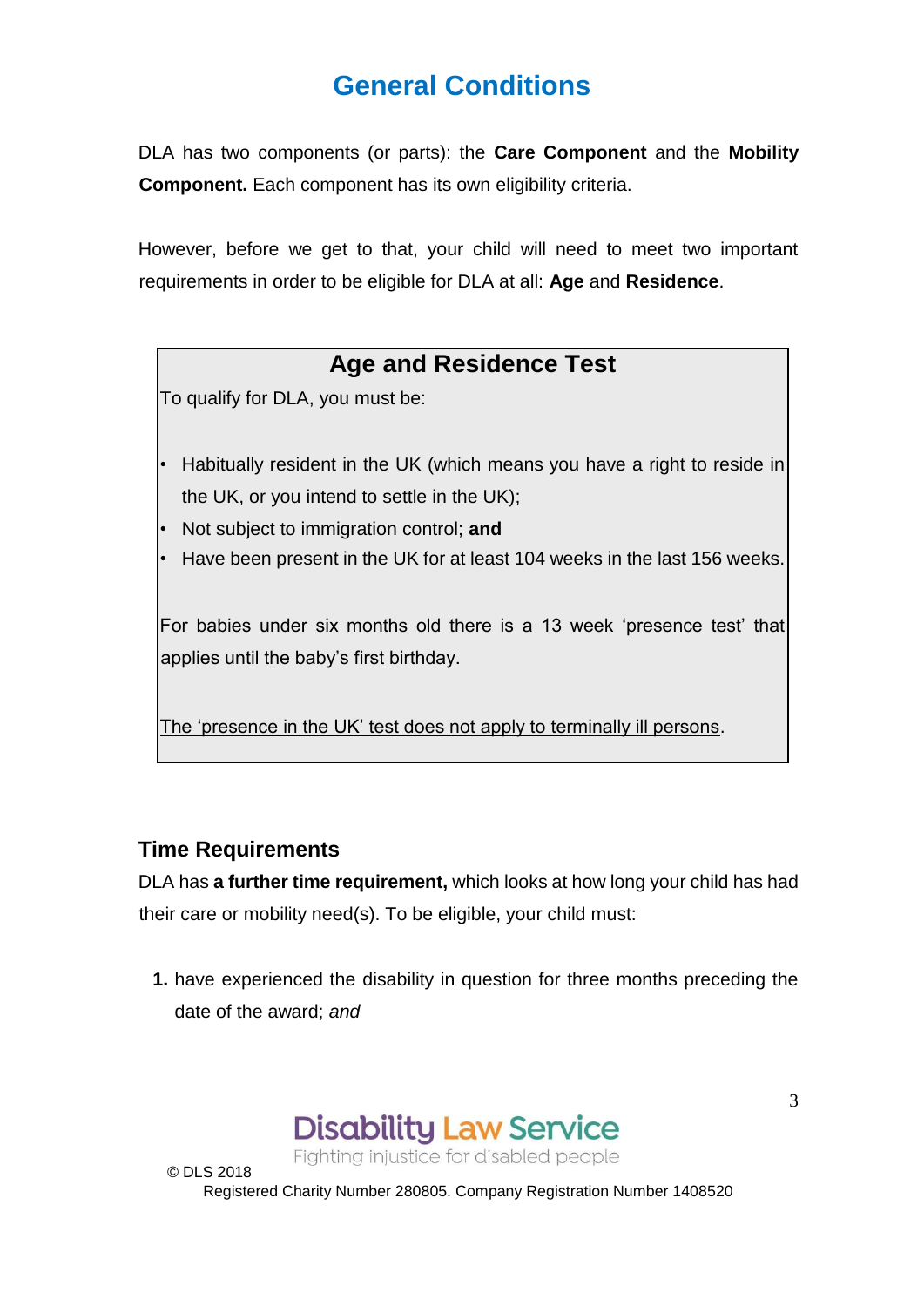**2.** that they are likely to continue to experience the disability throughout the period of six months from the date of the award.

Note: A person who is terminally ill does not have to satisfy the first requirement and qualifies automatically for the highest rate of the Care Component. (Terminal illness is defined to mean an expectation of death within the next six months.)

## **DLA Rates**

<span id="page-4-0"></span>*If your child is entitled to DLA, they will receive –*

| <b>Mobility Component</b> | <b>Weekly Rate</b> |
|---------------------------|--------------------|
| Lower                     | £23.20             |
| Higher                    | £61.20             |

| <b>Care Component</b> | <b>Weekly Rate</b> |
|-----------------------|--------------------|
| Lowest                | £23.20             |
| Middle                | £58.79             |
| Highest               | £87.65             |

Note: DLA is usually paid every 4 weeks. However, if your child is terminally ill, you can request for it to be paid every week.



Fighting injustice for disabled people

Registered Charity Number 280805. Company Registration Number 1408520

© DLS 2018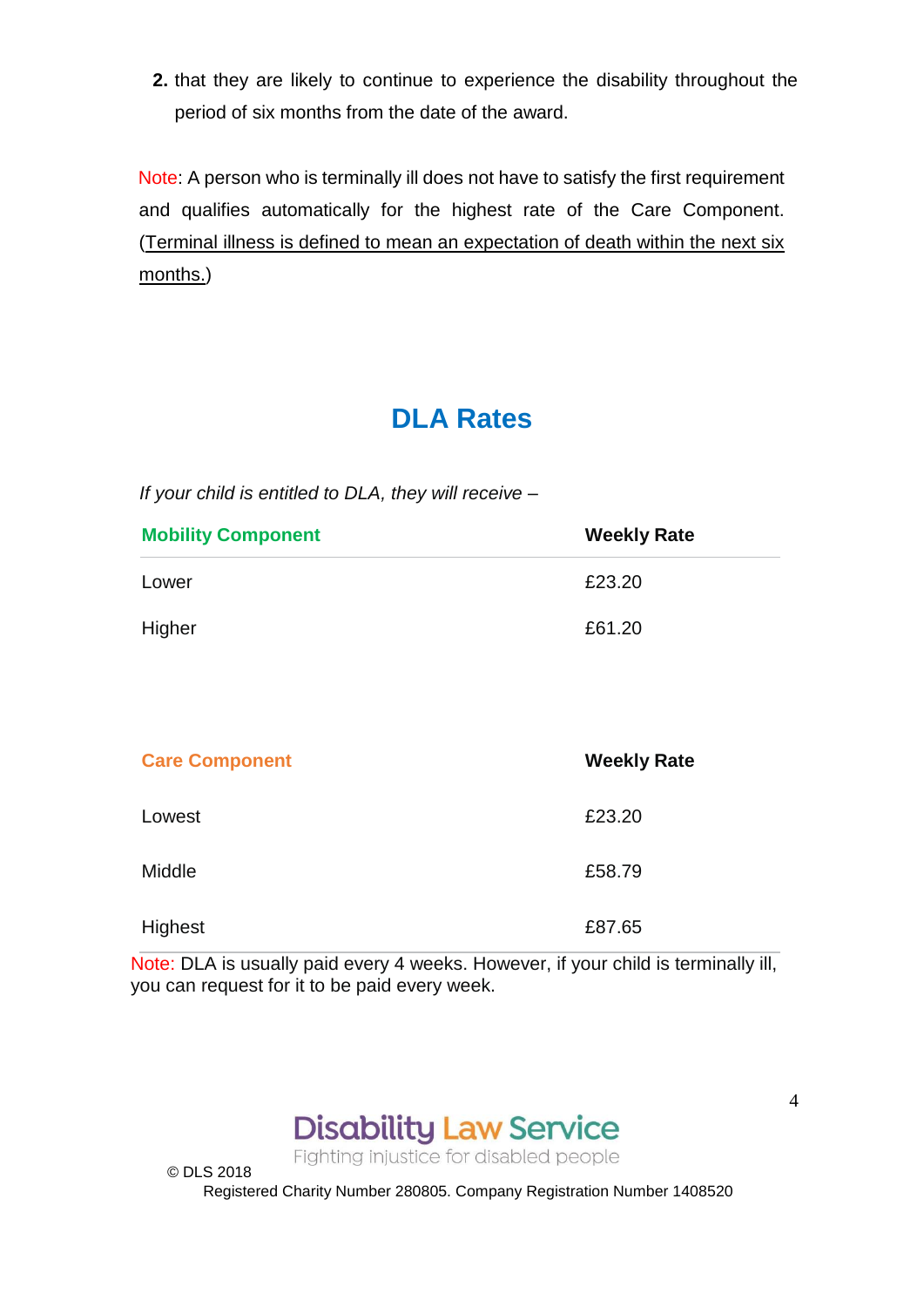## **The Mobility Component**

<span id="page-5-0"></span>There are two rates to the Mobility Component:

- **Lower Rate** is for children who can walk but need guidance or supervision to do so; *and*
- **Higher Rate** is for children who are unable to, or virtually unable to, walk without severe discomfort.

Note: Your child can only get help with their mobility needs if they are aged at least three for the higher rate, and at least five for the lower rate.

#### **The Lower Rate**

This is for children who may physically be able to walk but need help or guidance from another person when walking in unfamiliar places.

The test for this rate is: could your child manage to use routes with which they are not familiar without *substantially more* guidance or supervision than a child of the same age?

For example, your child may not be able to follow directions, or may wander off and be in danger if they were on their own, more so than a child of the same age. This could be taken that they require substantially more guidance.

#### **The Higher Rate**

There are seven possible ways to qualify for high rate mobility. The first five in the following list only relate to physical disability or visual impairment so these are only described briefly.

1. Due to a physical disability your child is unable to walk. This relates to children who cannot walk even a few steps due to a physical disability.

**Disability Law Service** 

Fighting injustice for disabled people

© DLS 2018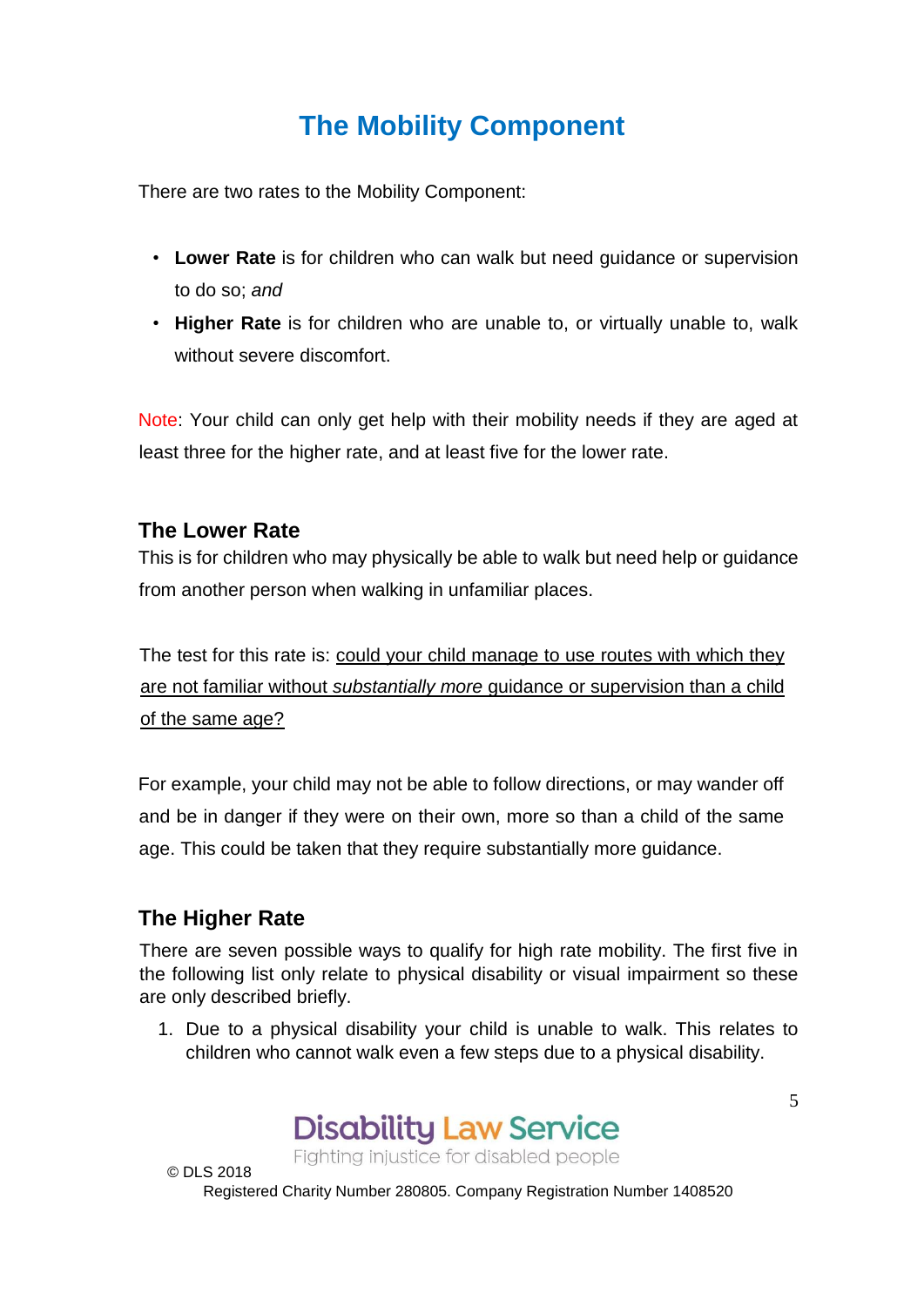- 2. Your child is both deaf and blind. This relates to children who have 100% degree of disablement resulting from loss of vision and 80% degree of disablement resulting from loss of hearing, and who cannot walk outdoors without another person.
- 3. Your child has no legs or feet (from birth or through amputation).
- 4. Your child is blind or severely visually impaired. Your child must have been certified blind or severely sight impaired and must meet certain additional criteria relating to their degree of visual impairment.
- 5. The exertion required to walk would lead to a danger to life or serious deterioration in your child's health. The danger to health has to be caused by the physical exertion, so could for example apply to a child with a very serious heart condition. This criteria does not apply to children whose behaviour causes danger.
- 6. Your child meets the **'severe mental impairment'** criteria.
- 7. Due to a physical disability your child is **'virtually unable to walk'**.

#### **The 'Severe Mental Impairment' criteria**

To get high rate mobility under the severe mental impairment rules you have to meet every one of the following points.

1. Your child gets DLA high rate care. This means that if your child qualifies for none of the care component of DLA, or low or middle rate care, the 'severe mental impairment' criteria cannot be considered.

2. Your child has a state of arrested development or incomplete physical development of the brain which results in severe impairment of intelligence and social functioning. We can split this rule into three parts to make it easier to consider:

(a) Your child must have arrested or incomplete physical development of the brain. Where your child has a diagnosis of autism it should be accepted that they have arrested or incomplete physical development of the brain. If you are still going through the diagnostic process you might struggle to show that this point applies, however there are other diagnoses such as global development delay that could also be accepted as being arrested or incomplete development of the brain.

(b)The arrested development results in severe impairment of intelligence. This part of the criteria is the main reason that only a minority of children with autism qualify for high rate mobility, because many children with autism have average or near average intelligence and so do not meet this point. The impairment must be

6

## **Disability Law Service**

Fighting injustice for disabled people

© DLS 2018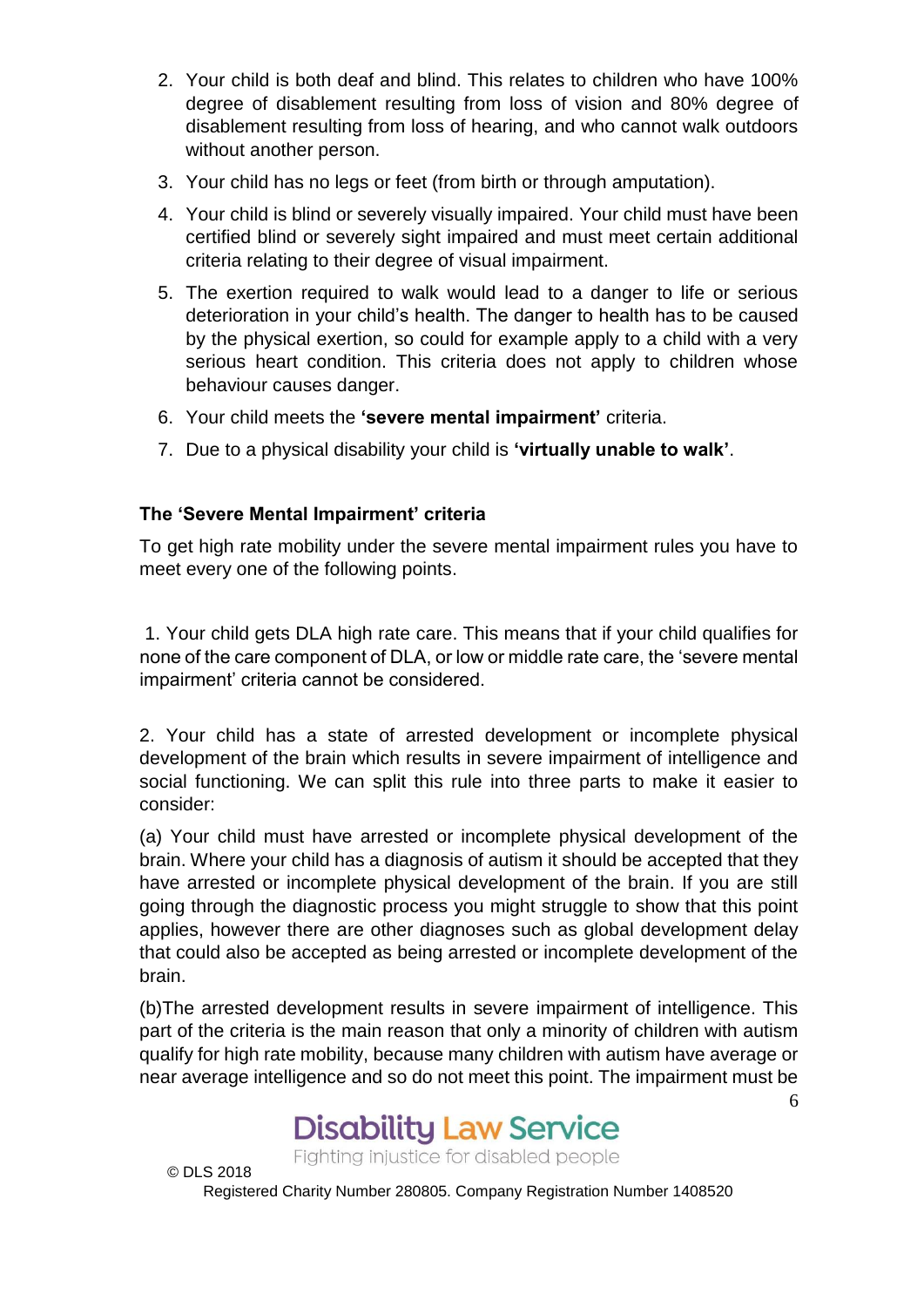'severe' and it must be the intelligence that is impaired. What sort of things are considered depends on the child's age, but issues to consider are:

- Does your child have a Learning Disability?
- What sort of specialist educational provision does your child have?
- Has your child been significantly delayed in meeting developmental milestones such as developing speech, feeding themselves, toileting etc?
- Does your child understand danger (in a way appropriate to their age)?
- What difficulty do they have applying the intelligence that they do have to the real world?

(c) The arrested development results in severe impairment of social functioning. This part of the criteria is usually straightforward to meet because it so obviously applies to autism. Your child's ability and interest in playing with other children is relevant to this.

#### 3. The Severe Behavioural Problems Rule

(a) Your child has disruptive behaviour which is extreme. For this part give examples about the extreme and disruptive behaviour. All behaviour is relevant, not just how your child is when outdoors.

(b) Due to the disruptive behaviour your child regularly requires another person to intervene and physically restrain them in order to prevent your child causing physical injury to himself or others or damaging property.

For this part give examples of when and how you have to restrain your child. Again it is not just things that happen outdoors that count. Give examples from at home and school as well. Physical restraint means physically stopping your child from doing something, so holding a child's hand to physically hold them back them from doing something that would cause injury could count, but holding a child's hand to keep them calm would probably not count.

(c) The disruptive behaviour is so unpredictable that your child requires another person to be present and watching over them whenever they are awake. Explain why someone needs to be with your child all of the time, and explain what dangerous thing could happen if they were left in a room on their own.

#### **Virtually Unable to Walk**

This criteria is for children who have a physical disability which makes their ability to walk very limited. If behavioural issues are caused by something with a physical origin then these behavioural problems can be taken into account.

**Disability Law Service** 

Fighting injustice for disabled people

© DLS 2018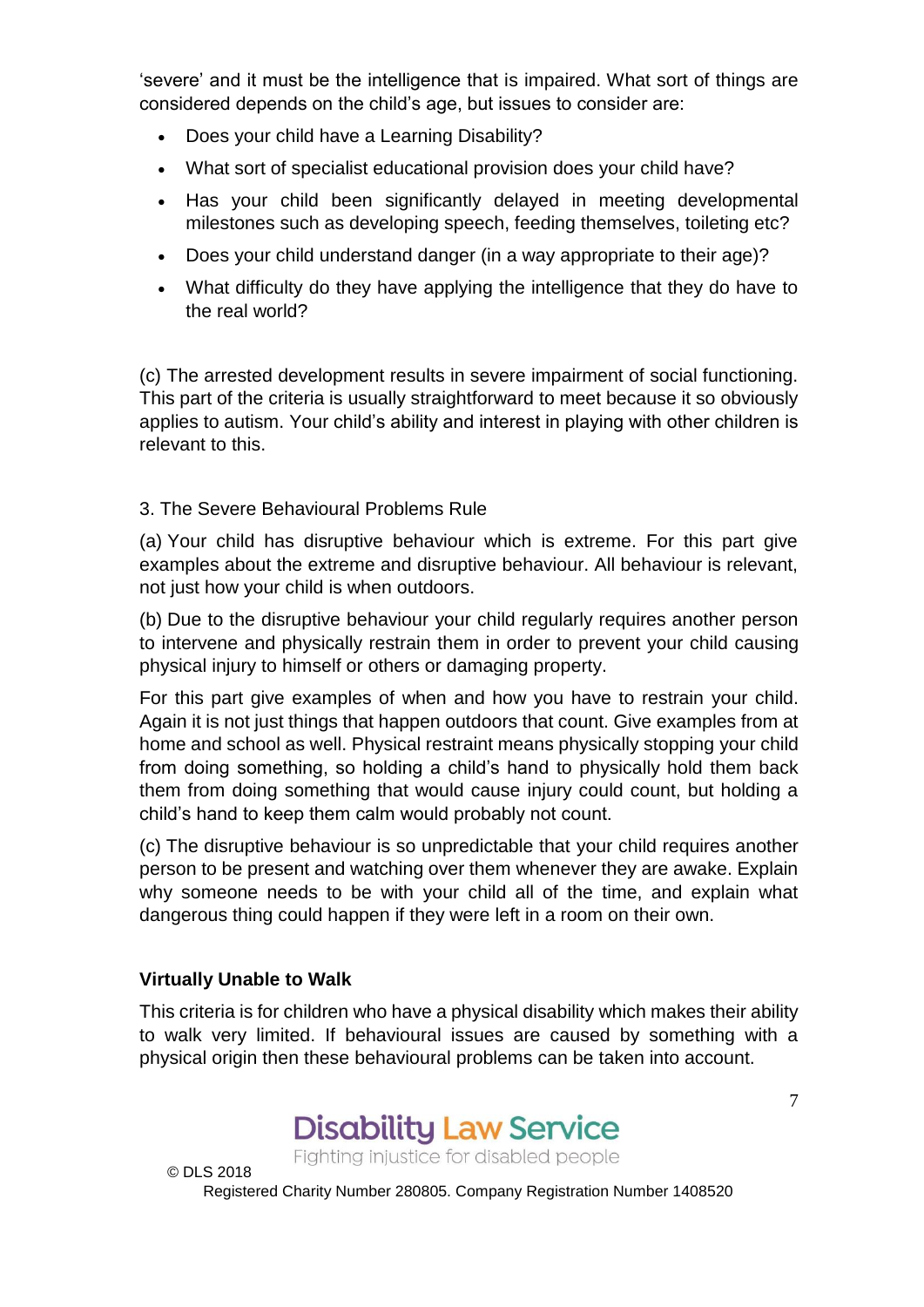Issues of safety, and the need for supervision and guidance, are not relevant to this part of the criteria. This criteria is not dependent on your child also being awarded high rate care.

Interruptions in walking, or refusing to walk, can be taken into account if it happens frequently enough to mean that on most days your child is very physically limited in how far they can walk. Although there is no set distance in the law below which you are considered 'virtually unable to walk', generally if your child is limited to less than approximately 50 metres they may qualify.

If you feel that the 'virtually unable to walk' criteria applies to your child then it is important to provide a high degree of very practical detail about their physical walking ability. It is not essential to answer the following questions, but we hope that they will help you to think about the sort of detail that would show whether your child qualified under this criteria:

Describe what happens when your child tries to walk.

- How many paces do they normally manage?
- How many seconds do they normally manage to walk for?
- Do they walk in the right direction?

© DLS 2018

- When they stop do they sit down or lie down?
- What happens when they stop? Do you have to carry them? If they are too big to carry how long do you have to wait before they will get up again?
- Are there any sensory issues that you think make them stop walking?
- Do you usually have to carry the child or put them in a buggy or major buggy? How often does this happen?
- How do they travel to school? If they go by car how far is it from your front door to where the car is? How far is it from where the car stops to the doors of the school? How to they get from the front door to the car? If they usually try to walk from the front door to the car how long does it take?

The reason that it is important to provide this level of detail is to show that your child is physically very limited in how far they can walk.



Fighting injustice for disabled people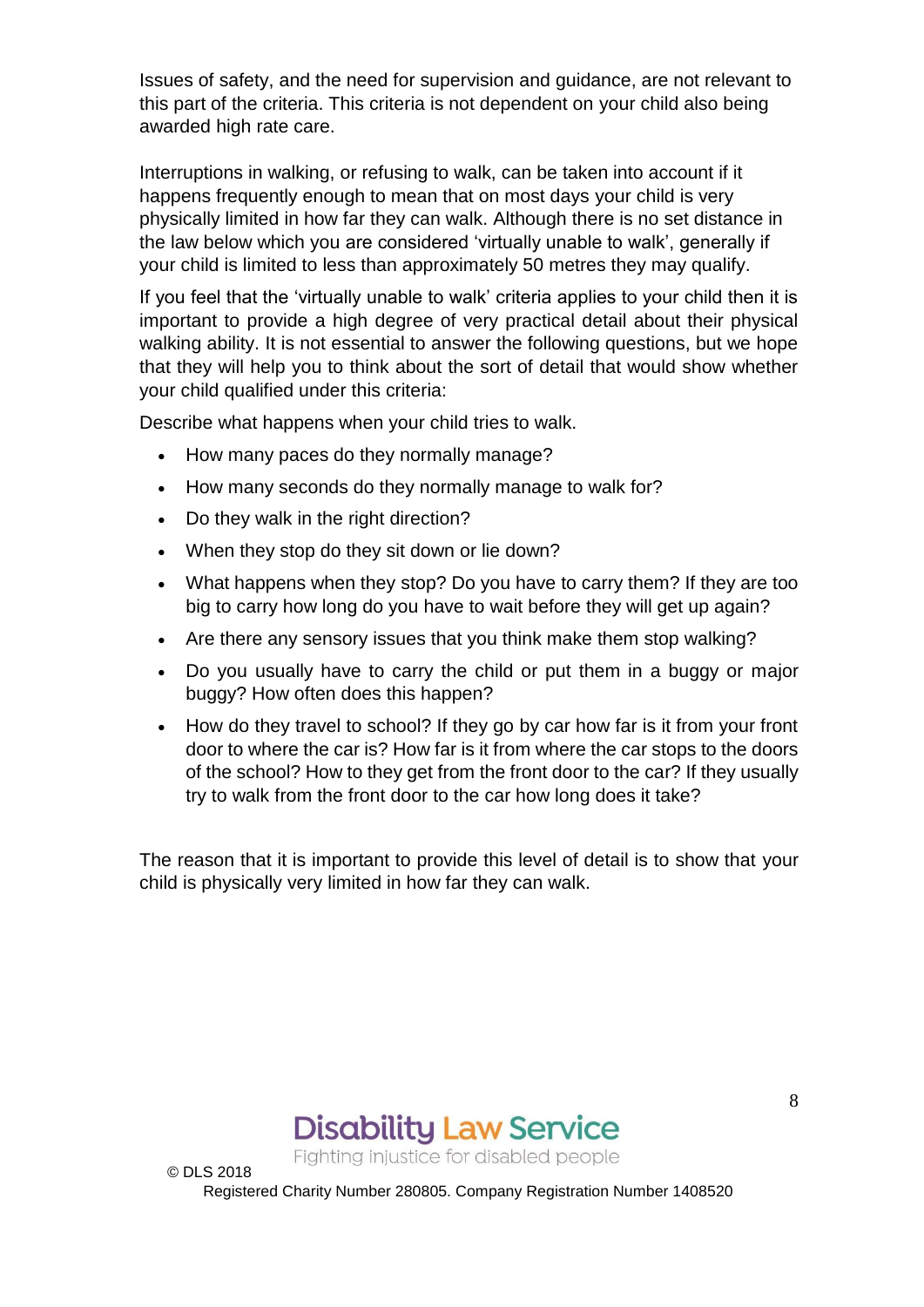## **The Care Component**

<span id="page-9-0"></span>There are three rates to the Care Component:

- Lowest Rate;
- Middle Rate; *and*
- Highest Rate.

They can be awarded for a limited period, or indefinitely.

#### **The Lowest Rate**

You can get the lowest rate if your child needs care and attention, because of their bodily functions, for 'a significant portion of the day' (usually for at least an hour).

Note: Your child's needs must be '*substantially in exces*s' of what is required by a typical child of the same age, or your child must have a substantial need(s) that a non-disabled child of the same age would not have.

#### **The Middle Rate**

To get the middle rate, you will need to satisfy either one (or both) of the day conditions, or one (or both) of the night conditions:

#### 1. **Day conditions –**

- a) Your child requires frequent attention throughout the day in connection with their bodily functions; or
- b) Your child requires continual supervision throughout the day in order to avoid substantial danger to themselves or others.

**or** 

## **Disability Law Service**

Fighting injustice for disabled people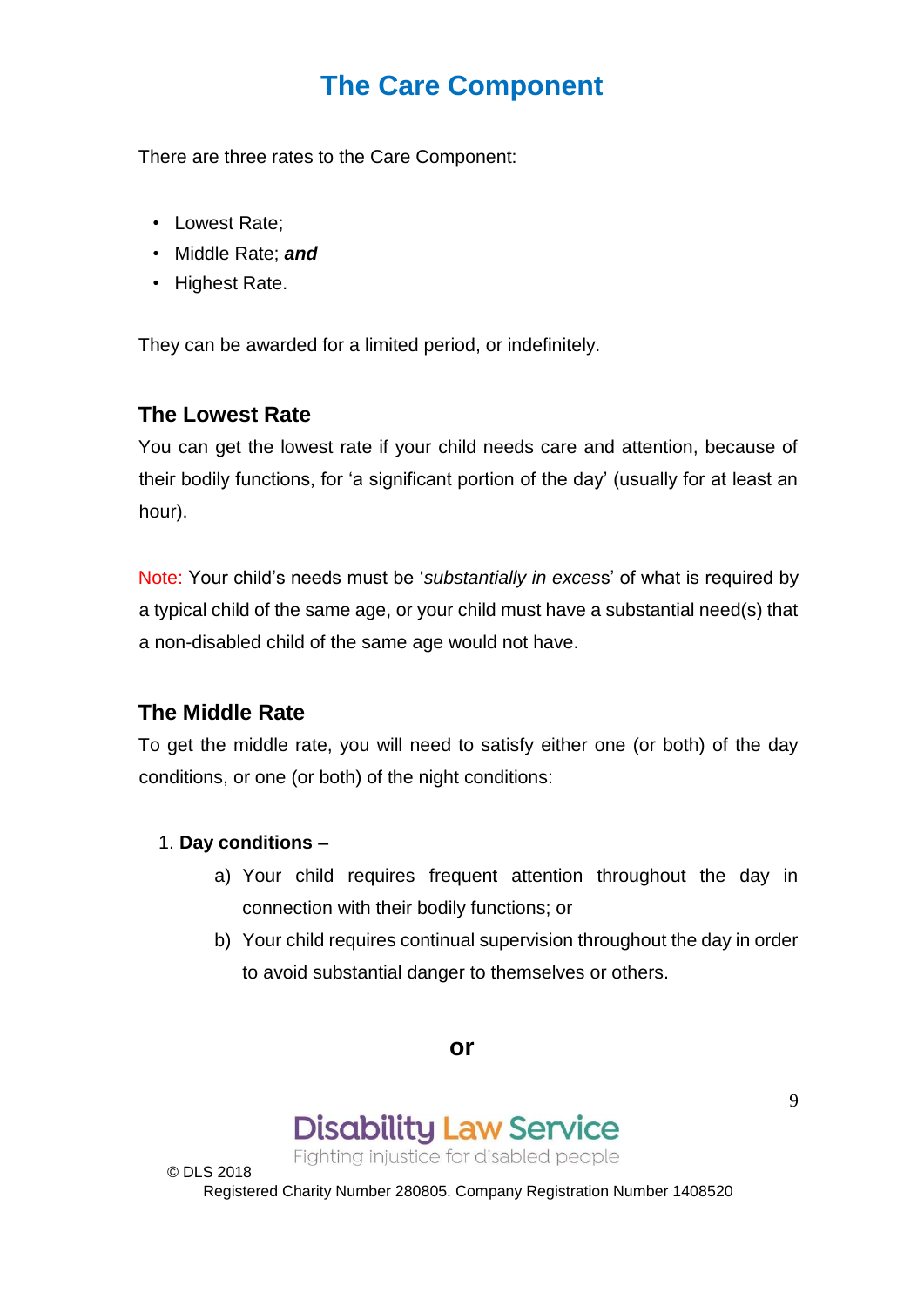#### **2. Night conditions**

- a) At night, your child requires prolonged or repeated attention in connection with their bodily functions; or
- b) At night, your child needs someone to be awake for a prolonged period or at frequent intervals, to watch over them in order to prevent substantial danger to themselves or others.

Note: Your child's needs must be '*substantially in excess*' of what is required by a typical child of the same age, or your child must have a substantial need(s) that a non-disabled child of the same age would not have.

#### **The Highest Rate**

To get the highest rate, you will need to satisfy one (or both) of the day conditions, and one (or both) of the night conditions.

#### **What Tasks Can I Claim for Help With?**

For the Care Component, you can only claim assistance for tasks related to a bodily function that your child cannot perform, or may be too dangerous for them to perform, without help. A bodily function could be, for example, sight, hearing, dressing and undressing, communication or eating.

The help with which they require could either be attention (physically helping them) or supervision (watching over them to make sure they are ok). What matters is that they require help; even if they did not actually receive the help.

#### **Some Examples of Help**

The following are some examples of the type of help you provide for your child that you can claim assistance for:

- Getting in or out of a bed or chair.
- Getting up and down stairs or moving around within the home.

**Disability Law Service** 

Fighting injustice for disabled people

© DLS 2018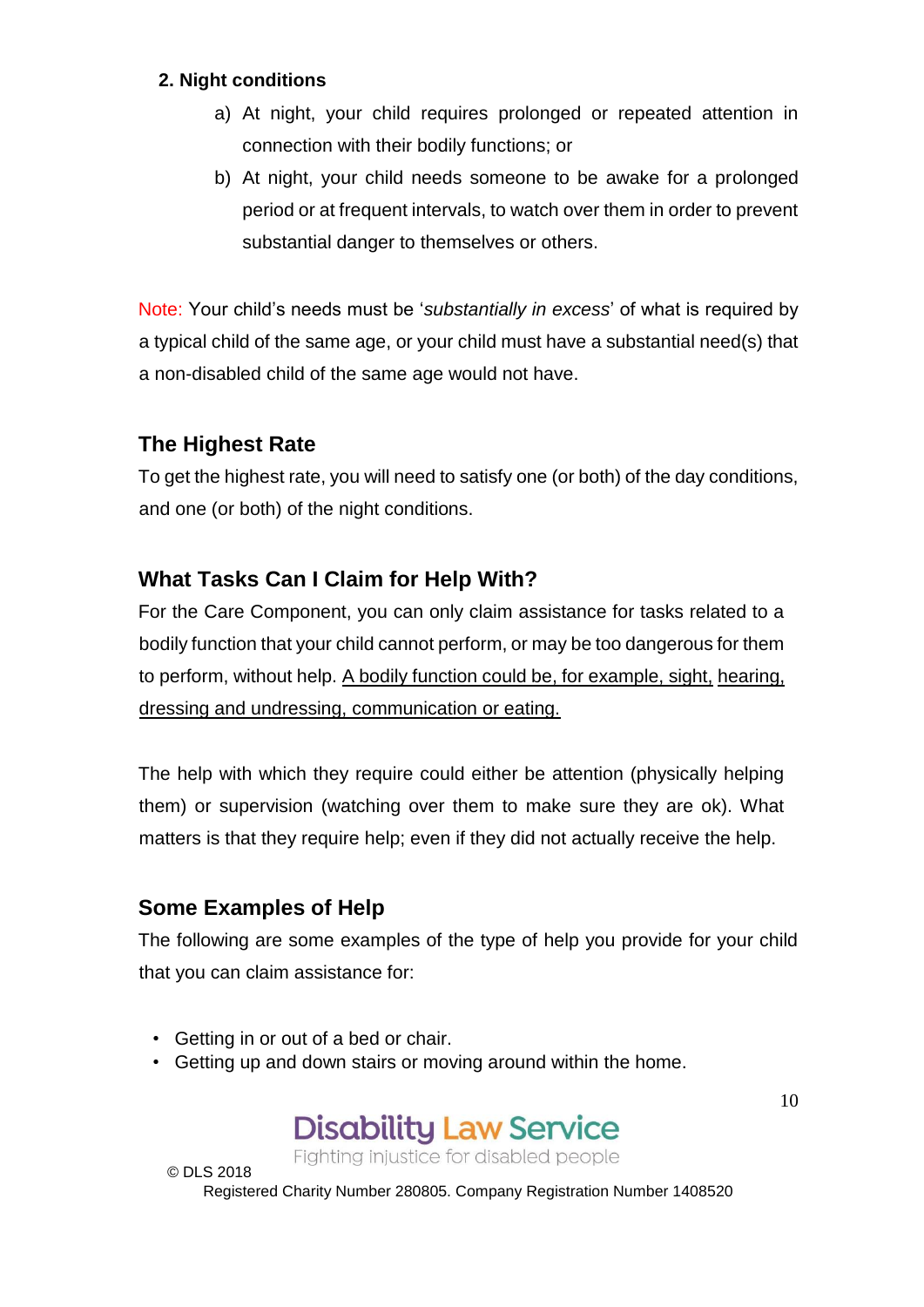- Washing and bathing, including help with drying, getting in and out of the bath, washing hair and dressing and undressing, including managing zips, buttons and shoelaces.
- Getting to and using the toilet.
- Taking medication or having medical treatment (e.g. physiotherapy).
- Seeing and hearing (e.g. needing help with reading school books).
- Motivation to carry out the above.

#### **Rebecca**

Rebecca is 9 years old and has severe atopic eczema. She needs help getting out of bed, washing and dressing in the morning, and help with undressing at bedtime. She doesn't need help during the rest of the day.

Because she does not need help 'throughout the day', she is unlikely to get the middle rate. She is, however, likely to get the lowest rate because she needs care for a 'significant portion of the day'.

#### **Michael**

Michael is 15 and is a wheelchair user. He needs help washing, dressing, feeding himself, and getting around in the home. He normally sleeps well during the night.

He is likely to get the middle rate because he needs a lot of care throughout the day. He won't get the highest rate because he doesn't need help at night.



Fighting injustice for disabled people

© DLS 2018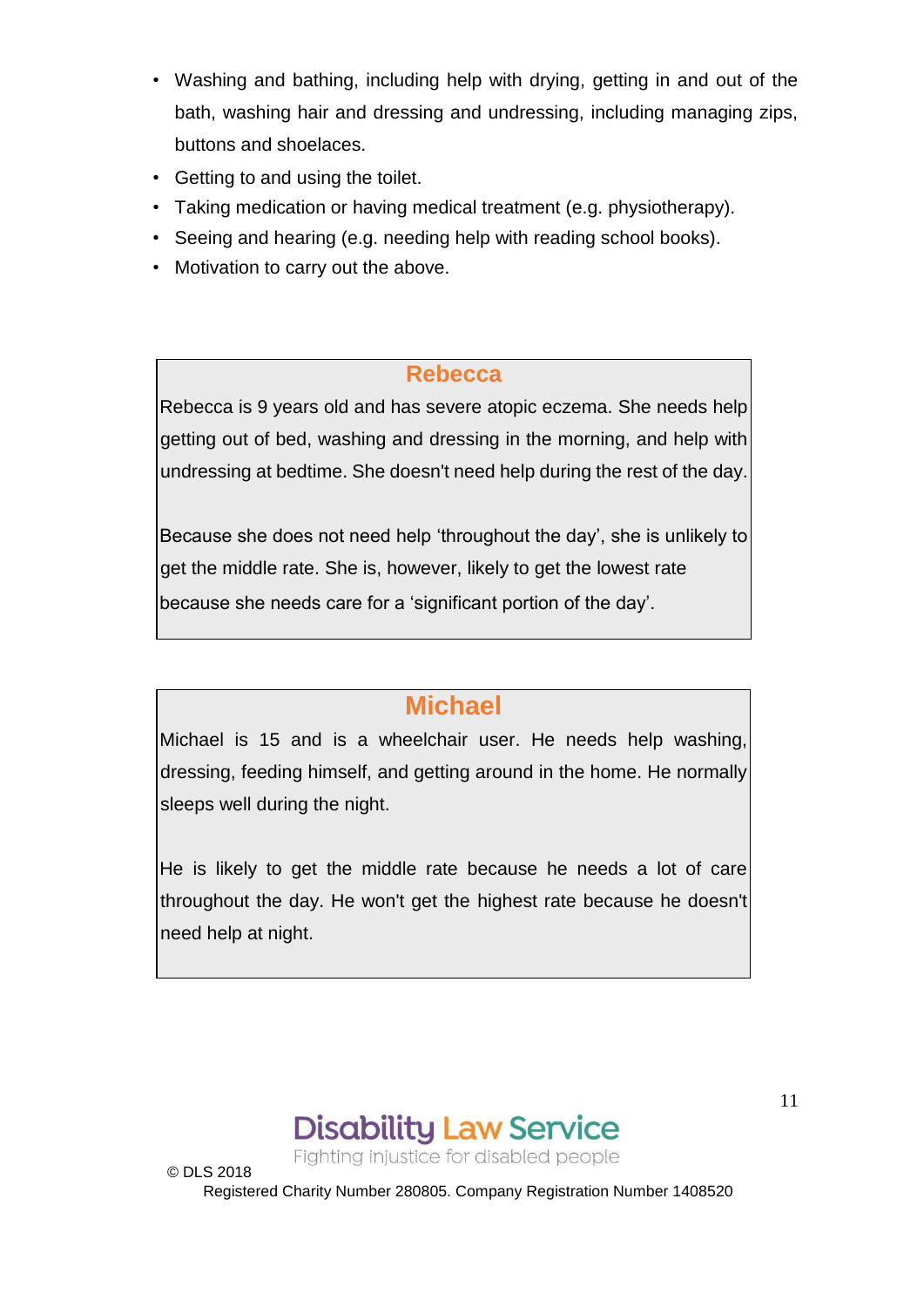#### **Davinder**

Davinder has a learning disability. She needs somebody to supervise her at all times because she wanders off and becomes lost. She is liable to walk into traffic and has no sense of danger. She frequently gets up and tries to go out at night and needs somebody to be awake for long periods to supervise her.

Davinder is likely to get the highest rate because she needs supervision both during the day and at night.

## **How to Claim DLA**

<span id="page-12-0"></span>To claim DLA, you will need to complete an application form. You can do this online or by post:

- To apply online, please click [here.](https://www.gov.uk/government/publications/disability-living-allowance-for-children-claim-form)
- To apply by post, you will need to order and complete a claim form by calling 0800 121 4600 (textphone: 0800 121 4523).